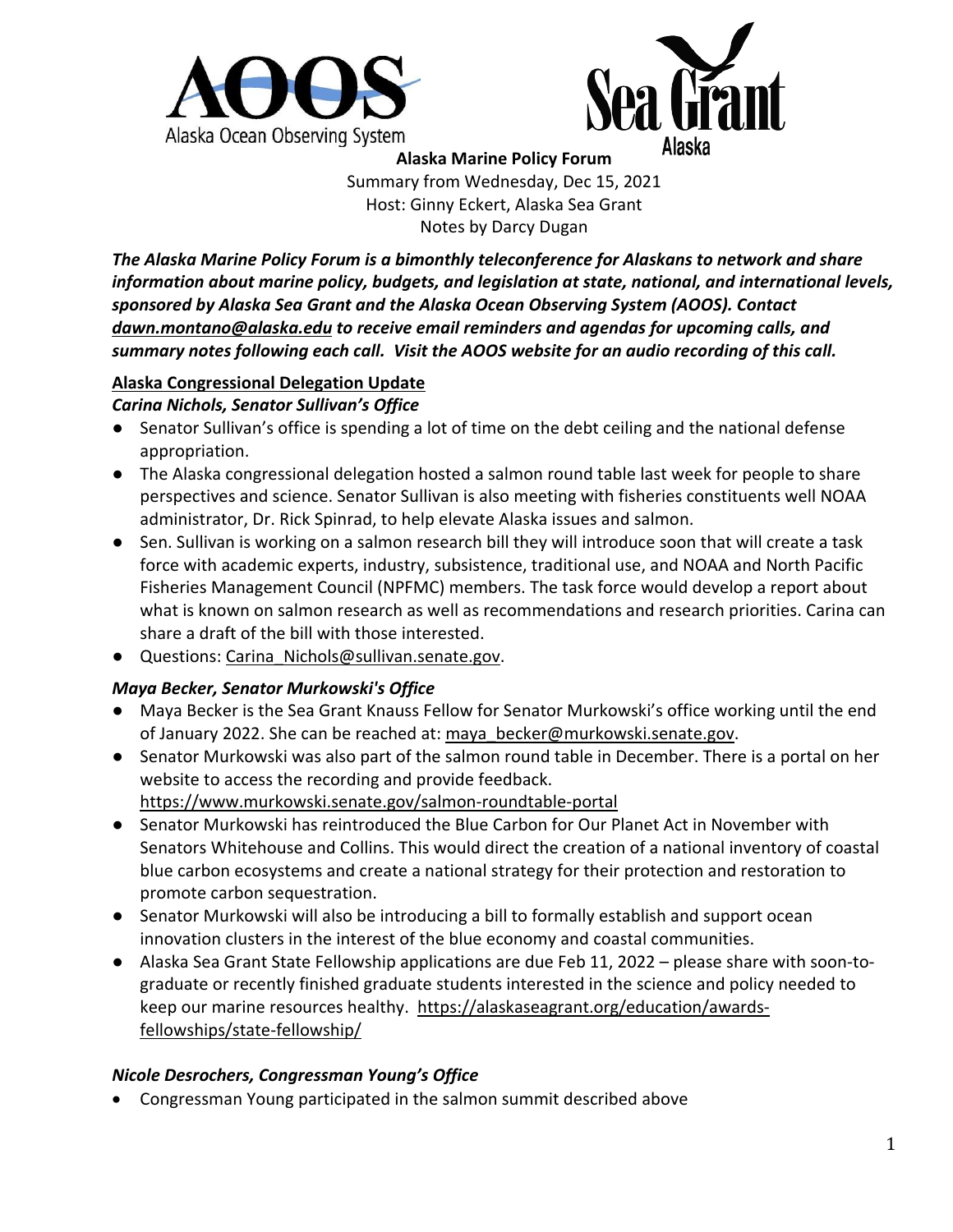• There was a Magnusson-Stevens Act (MSA) hearing on Nov 16. Congressman Young's MSA reauthorization bill was discussed along with Senator Huffman's reauthorization bill. Representative Dingell also had a forage fish bill that was discussed that was a provision in Senator Huffman's bill but it was discussed as a standalone bill. Congressman Young and Senator Huffman are having conversation to work together and develop a bipartisan bill. Huffman's bill will be marked up in early 2022.

## **Legislative Updates**

### *Representative Sarah Vance*

- Bycatch has become a prominent issue in Alaska; it has historically been federal and handled by the North Pacific Fisheries Management Council (NPFMC), but many Alaskans have come forward asking the legislature to use their voice.
- Rep. Vance has pinned letters to the NPFMC about the need to implement abundance space management in order to have conservation efforts to sustain a strong harvest for the future.
- A letter on bycatch was signed by 28 legislators, bipartisan across both the house and senate.
- Rep. Vance requested the House Fisheries Committee to hold a hearing so there could be more discussion to find out what the impacts are. One was held in November.
- A decision came out of the NPFMC on Dec 13; it was a step in the right direction towards implementing abundance based management but not what they had hoped for.
- Another issue of concern in her district: commercial fishing closure of the EEZ in Cook Inlet. This was a decision by the NPFMC. The state said they didn't want to co-manage that fishery. Rep. Vance disagrees. UCIDA started a lawsuit and the City of Homer has been discussing a resolution to join an amicus brief.
- Rep. Vance has introduced HB52 which cures a legal land dispute issue in Kachemak Bay State Park and Tutka Bay Lagoon Hatchery.

# **Invited Speakers**

### *Church Key, senior advisor for Arctic Strategic Affairs, Department of Defense*

- Church is leading the development of the Ted Stevens Center for Arctic Security Studies, the Department of Defenses' newest regional center (there are 5 established centers).
- The centers are focused on research and analysis, executive education, and engagement and outreach. The Senate just passed the National Defense Authorization Act for 2022 which establishes the new Arctic center.
- The new center will be based in Anchorage. It will reach initial operating capacity this July and will be fully operational in 2023. It will cover the broadest possible dimensions of security in the Arctic.
- The Arctic is driven by geophysical change and geostrategic change. They will look at specific research programs or to OSD policy priorities for cloud responses to transnational threats, fostering common perspectives on security challenges, and strengthening national and multinational institutional relationships.
- They hope to bring value to the table and allow the center to compliment the other activities going on in the region. Engaging with the science community will be an important component. [Fact sheet on the new center.](https://media.defense.gov/2021/Nov/17/2002894807/-1/-1/0/DOD-TSC-FACT-SHEET-(FINAL).PDF)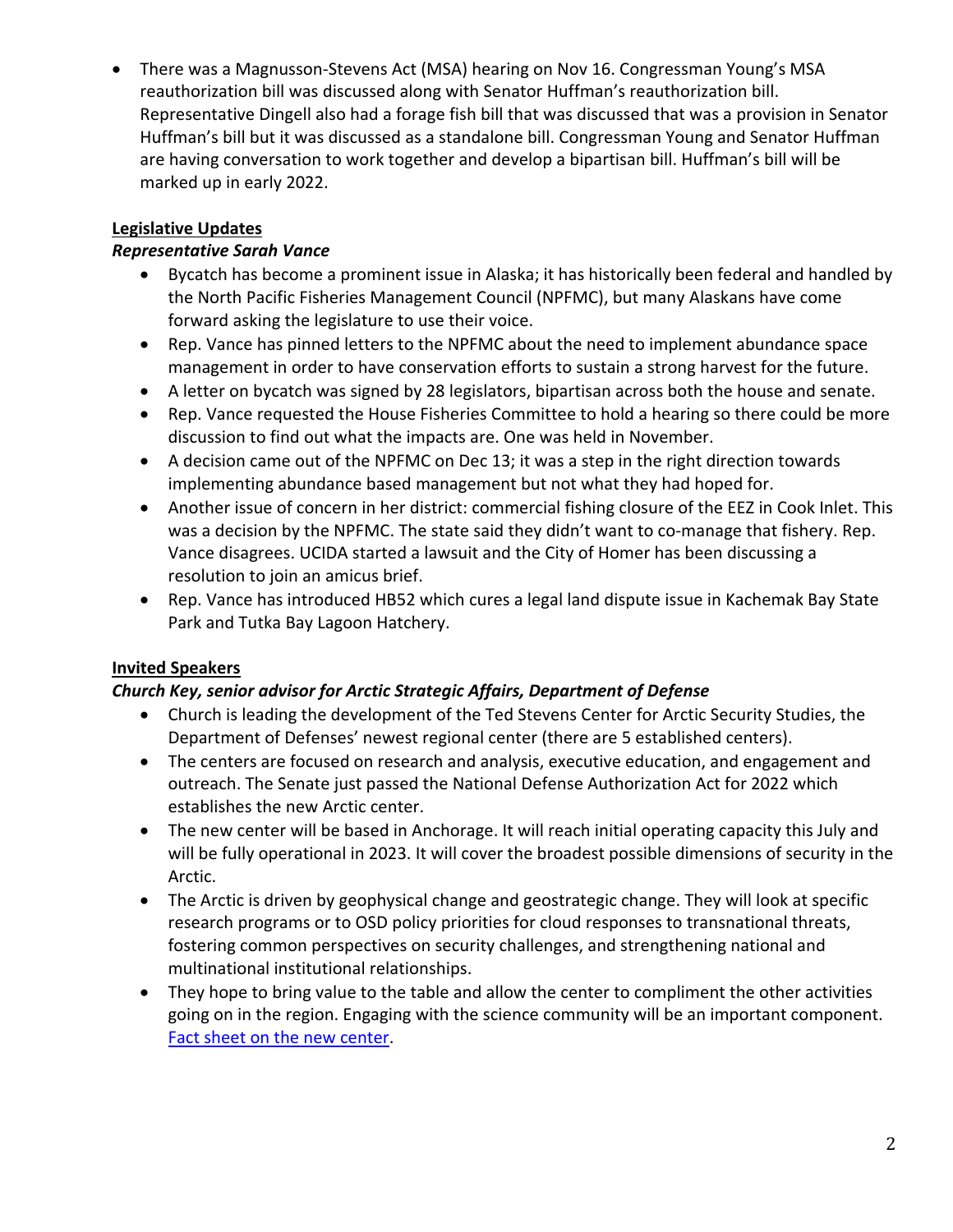## *Jill Seymour, NOAA Fisheries*

- Jill is the Cook Inlet Beluga Whale Recovery coordinator and provided updates on recovery work that NOAA and partners have been doing.
- Cook Inlet belugas were listed as endangered in 2008 by NOAA Fisheries due to a precipitous decline (80% since the late 1970's). They estimate the current population is 279 individuals.
- Beluga range has also retracted. Currently belugas are concentrated in the upper inlet, particularly around Anchorage and the Susitna Delta which means they are overlapping more with the area of highest human activity.
- The original decline was determined to have likely been overharvest. There has been no harvest since the early 2000's, so the expectation was the population would rebound.
- Instead, the population has continued to decrease and the cause at this time is unknown.
- Potential causes include anthropogenic noise, reduction in prey, habitat loss and degradation, disease, pollution, or cumulative effects.
- NOAA and partners are conducting research to understand the causes of the decline. This includes ongoing biopsy sampling program, collecting tissue samples from dead stranded belugas. Epigenetics allows them to use the samples to estimate age. They can also compare ages with hormone information to determine whether it is of reproductively mature. So far they've analyzed 15 females; 10 were under 20 and five were over 20 years. Only one in the younger age group was pregnant, 3 of the 5 older whales were pregnant.
- They may be seeing a delayed age of first reproduction in the Cook Inlet population, though this is preliminary.
- They also have acoustics devices recording beluga calls in 14 locations in the inlet. This has allowed them to look at relationships between beluga presence and how that might be time with spawning runs for different species of anatomist fish.
- They are working to develop a population consequences of disturbance model that will allow them to assess the degree to which anthropogenic disturbance like noise may impact survival and reproduction.
- They are also conducting environmental DNA analysis of water samples collected in the inlet where we know belugas do occur to understand what prey species are present.
- There is an ongoing beluga photo ID project.
- Earlier this year, NOAA published a new five-year priority action plan for the species which highlights the top priorities in terms of research and recovery effort.
- There is a collaborative monitoring program where partners train members of the public to help monitor for belugas. The first spring monitoring session was this year and their second one is March 2022.

### **Announcements**

### *Senator Peter Micciche*

- Sen. Micciche has appointed two senate members to the new Alaska Marine Highway Board through Rep. Stutes' bill.
- He's appointing himself to the new bycatch task force. Please forward information his way. [Senator.Peter.Micciche@akleg.gov](mailto:Senator.Peter.Micciche@akleg.gov)
- There's a bill on the dual registration issue with the derelict vessel bill and unintended consequence; this needs to be fixed.
- Sen. Micciche is very concerned about EEZ closure in Cook Inlet. It will move the entire drift fleet into beluga habitat.